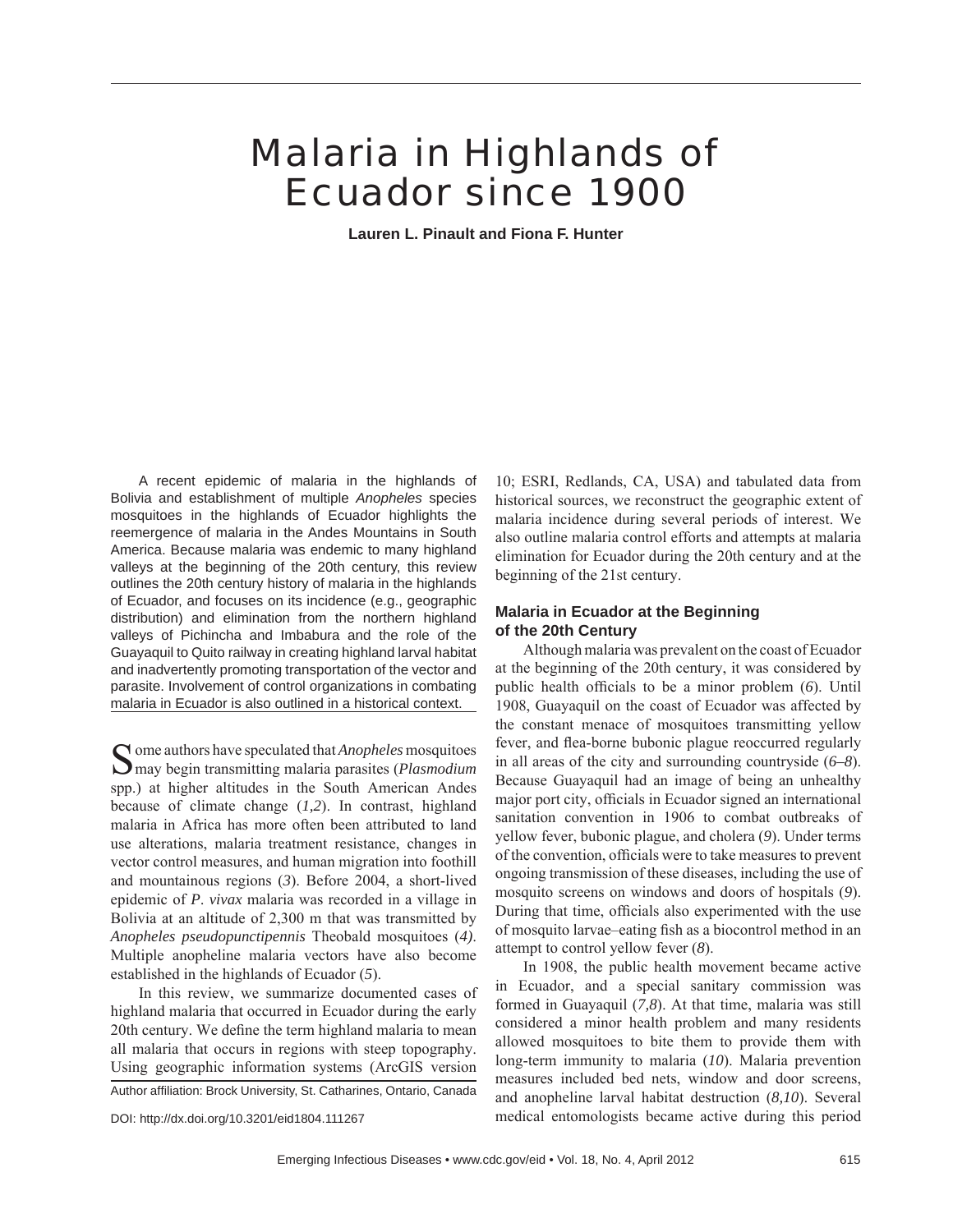in Ecuador. These entomologists included the French entomologist Paul Rivet, and the Ecuadorian entomologists F.R. Campos, Luis León, and J. Rodríguez (*11*).

In 1919, many physicians in Ecuador began to receive training in foreign countries, particularly in the United States through grants from the Rockefeller Foundation, in an attempt to eliminate yellow fever and malaria from Ecuador (*6,8,12*). With the elimination of yellow fever in 1920, attention inevitably turned to malaria, which still accounted for a large percentage of deaths on the coast of Ecuador (*13*). By 1940, malaria still remained a priority and was the second leading cause of death in Ecuador after whooping cough (*7*). At the time, it was recommended that a campaign against malaria should be initiated throughout the entire country (*7*).

# **Highland Malaria during Construction of Guayaquil to Quito Railway (1890–1945)**

In 1886, construction began on the railway that was to link some of the low-altitude regions of the country near Guayaquil to highland regions and eventually Quito (altitude 2,800 m) (*14*). The railway was constructed on a route that began in Guayaquil (at sea level), passed through Milagro, and followed the valley bottom up toward Huigra, in Chimborazo (altitude 1,250 m). After Huigra, the railway continued higher toward Alausí, Chimborazo (altitude 2,340 m), after climbing the infamous Devil's Nose switchbacks (*14*) (Figure 1).

When construction of the railway reached an elevation of 200 m, workers reported bites from an unidentified bushdwelling, flying insect and many subsequently died of high fevers (*15*). At higher altitudes, workers began to report fevers attributed to malaria (*14*). In 1906, the Guayaquil newspaper *Grito del Pueblo* reported that railway workers affected by fevers were removed from the construction site and brought to the highland village of Chasqui, Pichincha, for recovery (*16*). The following quotation from Daniel Barragán, one of the engineers for the railway, provides strong evidence that mosquitoes (Culicidae) were present at worksites: "The mosquitoes were our eternal companions, during all of the night, their melodious and incessant humming many times did not let us find sleep" (translated into English by L.L.P.) (*14*).

Meitzner described treating many of the railway workers for malaria during 1911 (*10*). In the winter of that year, the incidence of malaria was so great among workers that construction halted completely (*10*). Patients were usually brought to higher altitude towns such as Huigra for treatment because there were insufficient medical facilities at lower altitudes (*10*). Patients with malaria among the railway workers were treated by Meitzner by using a combination of castor oil and quinine and a diet that excluded meat (*10*). Before operation of the railway,



Figure 1. Ecuador showing elevation (red shading), provinces (thin gray lines and **boldface**), country border (thick gray line), and 15 cities/valleys (black dots). Approximate location of the historic railway between Guayaquil and Alausí is indicated by black railroad tracks, and increasing altitude is indicated by darker shades of red. Map was constructed by using ArcGIS version 10 (ESRI, Redlands, CA, USA).

transportation between the coast and highland regions was limited. Therefore, during the early operation of the railway to Quito, the malaria parasite could have been repeatedly introduced by infected passengers and workers to higher altitude regions, including the valleys around the city of Quito (*10*).

The presence of malaria rather than other similar febrile illnesses in railway workers is further supported by multiple collections of *An. pseudopunctipennis* larvae (the highland malaria vector) in the Chiripungo Valley, near Alausí, Chimborazo (altitude <2,400 m) (*17*). As early as 1911, Meitzner made recommendations to railway engineers to construct drainage ditches along the sides of the tracks to prevent establishment of additional larval habitats in the pools that formed there (*10*). Despite the efforts of Meitzner, *An. pseudopunctipennis* mosquitoes remained in highland valleys of Chimborazo along the railway at least into the mid 1940s. In 1943, Levi Castillo collected *An. pseudopunctipennis* larvae along railway tracks up to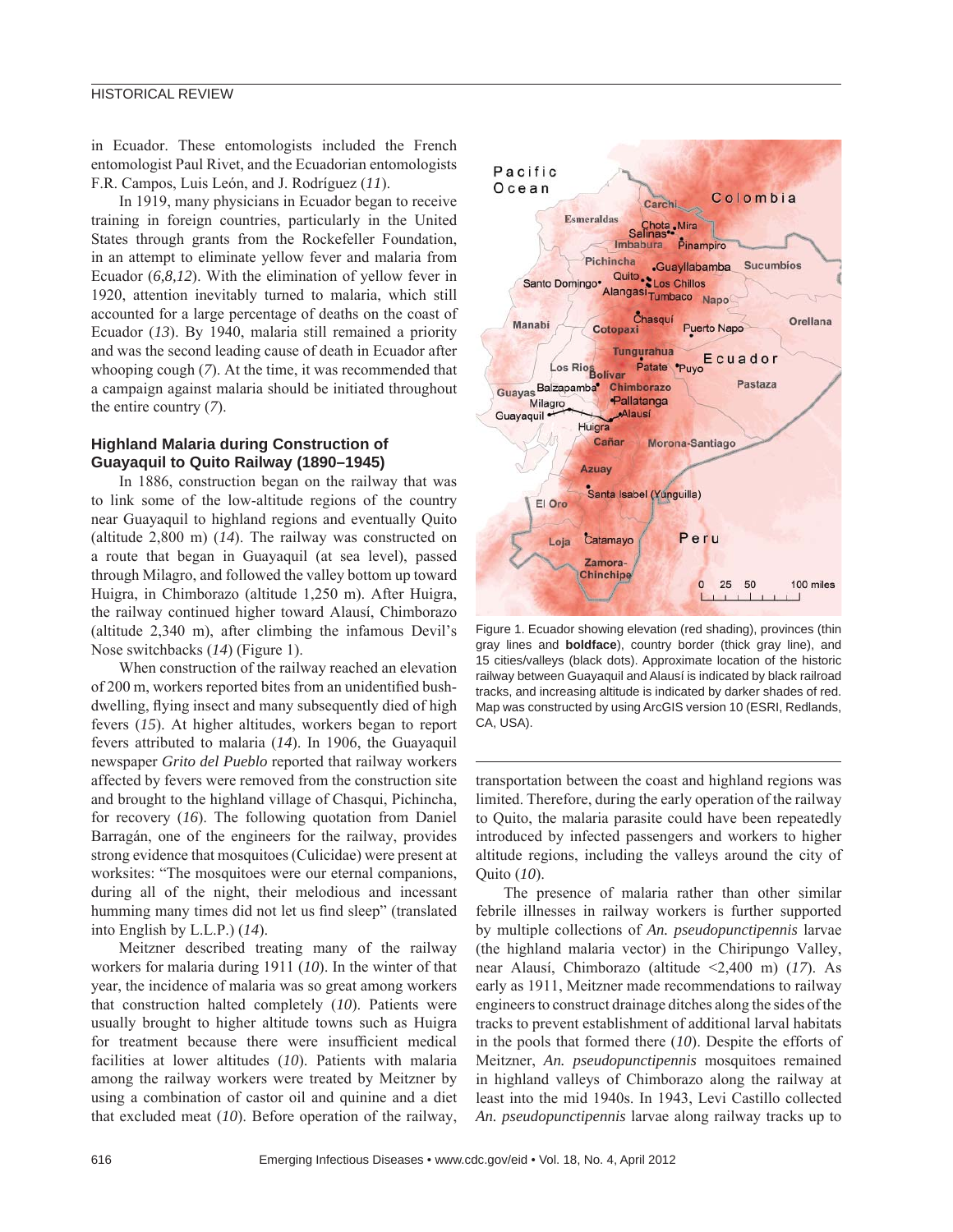an altitude of 1,250 m, and in 1944, he collected larvae in pools associated with rivers in the towns of Huigra and Sibambe, Chimborazo (*17*). These entomologic collections are consistent with the epidemiology of continued malaria transmission; in 1944, a total of 154 cases of malaria among 864 residents were documented in Huigra (*18*). Aside from habitats associated with the railway line, as shown in Figure 2, partial blockage of the river below the newly built tracks along Devil's Nose would probably have produced suitable pools for *An. pseudopunctipennis* larval habitat.

Trains were a likely carrier for continued introduction of anopheline mosquitoes into highland regions from the coast (*17,19*). At Milagro station, adult mosquitoes were observed to fill train cars bound for higher elevations (19). Levi Castillo found pools of water in ceiling portions of trains, which served as mobile larval habitats for anopheline mosquitoes (*17*). At higher elevations (>1,100 m), *An. pseudopunctipennis* mosquitoes were documented as the sole vector, although *An. albimanus* Wiedemann larvae were collected at lower altitudes along the railway (*18*). Trains likely served to introduce anopheline mosquitoes to highland regions until the 1960s and 1970s, when the railway fell into disuse (*15*).

#### **Highland Malaria Foci in Ecuador (1900–1950)**

Malaria in highland regions of the northern Andes was not exclusive to Ecuador and was found in Colombia in the Cauca, Manizales, Cali, and Medellín Valleys, and in Peru in the Rimac, Urubamba, and Laurin-Orcocota Valleys (*20*). Although malaria became more readily studied and possibly more widespread in Ecuador during the 1940s, the vector mosquito *An. pseudopunctipennis* was likely present for a much longer period in highland regions (*21*). The malaria parasite is believed to have been introduced to



Figure 2. Railway construction at base of the Devil's Nose switchbacks, Ecuador, showing railway on the left and stone-lined riverbed on the right, where several pools can be seen (likely formed by falling rocks from construction), which would likely have provided suitable habitat for *Anopheles pseudopunctipennis* larvae. Photograph: Historical Archive of Banco Central and García Idrovo (*14*).

a handful of highland valleys in the 1800s because there are no records of it before that time (*22*).

In 1905, students at the University of Guayaquil listed the following highland valleys in Ecuador to which malaria was endemic: Imbabura, Chota and Pinampiro valleys in Pichincha; Tumbaco and Guayllabamba Valleys in Tungurahua; the Patate Valley; and the Yunguilla Valley in Azuay (*23*) (Figure 1). All of these valleys except Patate were regarded as regions to which malaria was endemic into the 1940s (*24*). In almost every highland valley, *Plasmodium vivax* was implicated as the only malaria parasite with *An. pseudopunctipennis* mosquitoes as vectors (*11,24*).

Highland malaria was widespread in the early 1940s when it appeared to reach its widest distribution (*24*). In addition to the valleys listed above and highland valleys in Chimborazo associated with the railway, malaria transmission was observed in Imbabura (Mira Valley and Salinas), Pichincha (widespread in all highland valleys), Cañar (all valleys at an elevation <2,500 m), Chimborazo (Pallatanga Valley), Azuay (Yunguilla Valley), and Loja (Catamayo Valley) (*11,24*) (Figure 1).

In 1938, Hanson and Montalvan documented a new epidemic of *P. vivax* and *P. falciparum* malaria in Balzapamba, Bolívar (population 700), in an orangegrowing region at an elevation of 650 m (*25*) (Figure 1). Residents had reportedly never experienced malaria until 1935, although they lived near  $(\approx 10 \text{ km}$  away) the malaria-endemic coastal plain. In 1935, an earthquake and associated landslides diverted the course of the main river, and an open canal was constructed to provide the town with drinking water (*25*). Throughout their search, Hanson and Montalvan were able to locate only *An. pseudopunctipennis* larvae in the open canal and in the algae-covered pools, which formed on the edges of the newly-diverted river (*25*). This epidemic highlights the scarcity of available larval habitat in steep topography regions and the probable role of river pools and human-made canals as habitat for anopheline larvae in highland regions.

Although *An. albimanus* mosquitoes have traditionally been considered low-altitude (<300 m) vectors, they were identified as the main malaria vector in an epidemic in the Yunguilla Valley in Azuay (altitude  $\approx$ 1,500 m) in the late 1940s (*17,18*). *An. pseudopunctipennis* mosquitoes were collected from higher-altitude towns in Azuay, such as Santa Isabel, during the 1940s (*18*). DDT was just beginning to be used at that time in Ecuador and was successfully applied in the 1940s to the Yunguilla Valley (*19*). During that time, 5% DDT in a solution of kerosene was applied inside homes and to larval habitats (*26*).

Little research was conducted in southern Ecuador, although there were confirmed malaria cases in the Chota and Pinampiro Valleys in in Imbabura; the Tumbaco and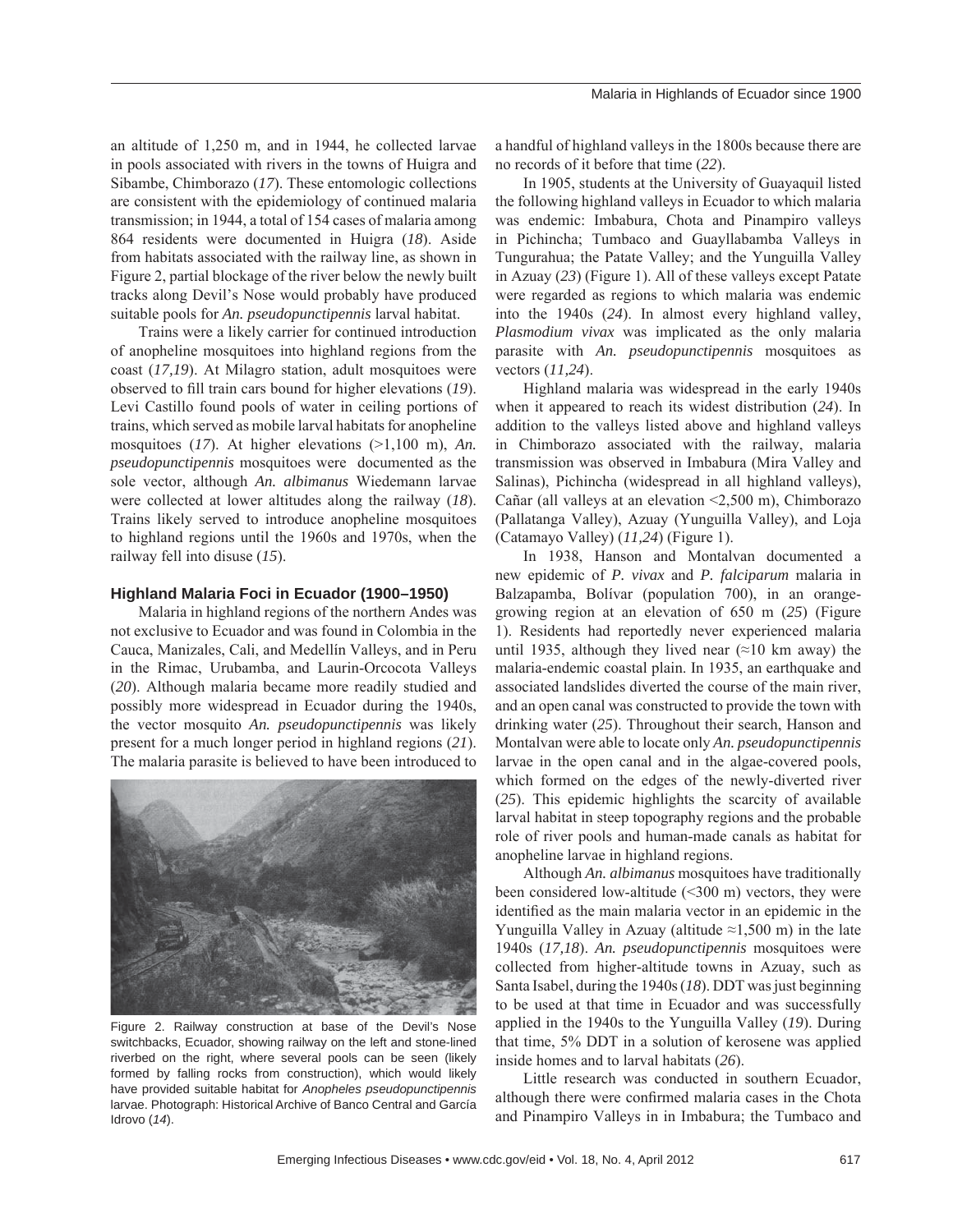Guayllabamba Valleys in Pichincha; the Patate Valley in Tungurahua; and the Yunguilla Valley in Azuay (*18*). Montalvan reported his unconfirmed belief that the main vector in Catamayo might be *An. punctimacula* Dyar mosquitoes, which were otherwise not implicated in highland malaria transmission during the 1940s in Ecuador (*18*). Similarly, there are few reports of malaria in highland parts of the Amazonian side of the Andes during the early 20th century, likely because the region was sparsely settled. Even in the lower altitude Ecuadorian Amazon communities such as Puyo and Napo (presently Puerto Napo) (altitude 700–900 m), the residents reported no cases of malaria (*27*) (Figure 1).

## **Highland Malaria in Northern Valleys (Pichincha and Imbabura) (1940–1950)**

Highland malaria in the northern valleys of Ecuador was well documented during its most widespread period (1940–1950) (*18,24*). Malaria was reported from valleys in Imbabura and Pichincha Provinces, although it never reached the city of Quito (altitude 2,800 m) (*24*). On the basis of valleys affected and maximum altitudes recorded for anopheline species, the probable extent of highland malaria in the northern valleys during its peak is shown in Figure 3.

Before the widespread occurrence of malaria in the 1940s, Guayllabamba, Pichincha, was considered an area to which malaria was endemic (*18,21,22*). Gradually, the vector and parasite spread to other valleys, reaching Tingo and Alangasi by 1917 (*21*) (Figures 1, 3). The spread of malaria may have been in part caused by an exodus of citizens from Guayllabamba during the maximum incidence of the disease (*28*). When malaria became more widespread in the 1940s, the government in Ecuador brought in the US malariologist Henry Hanson, who identified *An. pseudopunctipennis* mosquitoes as the only vectors (*28*). The maximum altitude of the species was estimated to be 2,500 m–2,700 m, although they have since been observed at 3,200 m (*11,21,26*). *An. pseudopunctipennis* larvae were collected from clean, sunlit, rocky pools associated with rivers, springs of water, irrigation ditches, and hoof-prints from horses (*17,18,20,21*). Entomologists also noted a strong larval association with spirogyra algae (*18,21,26*).

Although the expansion of *Anopheles* mosquito distribution is often attributed to land use change, highland valleys of northern Ecuador have been cleared and continuously farmed since pre-Colombian times (*29*). The reported use of river edges as habitats also makes land use change unlikely to be the sole explanation (*17,18*). Spread of the parasite and vector may also be attributed to meteorologic causes, especially an increase in minimum temperatures, which might otherwise limit parasite or



Figure 3. Probable extent of highland valley malaria incidence (shaded areas) during the early 1940s in Ecuador. Stars indicate approximate location of original towns to which malaria was reported as endemic, judged by the presence of the historical town square in Google Earth satellite imagery (Google, 2010). Shading was determined by the valley bottom with an affected town up to an altitude of 2,500 m. Inset: Approximate location of region in Ecuador. Data were obtained from Levi Castillo (*17*), Montalvan (*18*), and Levi Castillo *(21*).

vector development. Increases of 0.5°C in average daily temperature and 1.3°C in minimum nightly temperature were observed in Quito during 1900–1930 (Figure 4). Therefore, meteorologic factors may have caused the increased range of highland malaria before 1940.

A widespread campaign began in 1940 to eliminate malaria from highland valleys of Pichincha and Imbabura (*28*). Malaria was eliminated in the Los Chillos Valley by the *Servicio Antipalúdico del Valle de los Chillos*, led by Jaime Rivadeneira, and assisted by Carlos A. Marín and Benjamín Wandemberg (11,17,21,24). A field laboratory was set up in San Pedro de Tingo to lead an initial systematic larval habitat inspection of the entire valley (*21*). All pools of water used by anopheline larvae were drained by the construction of dikes and sprayed with crude oil mixed with kerosene and occasionally DDT (*17,21,28*). Smaller pools were filled with earth, and residents were provided with chemical repellent for personal use (*17,20*). The campaign was deemed a success and malaria did not return in subsequent years (*21*).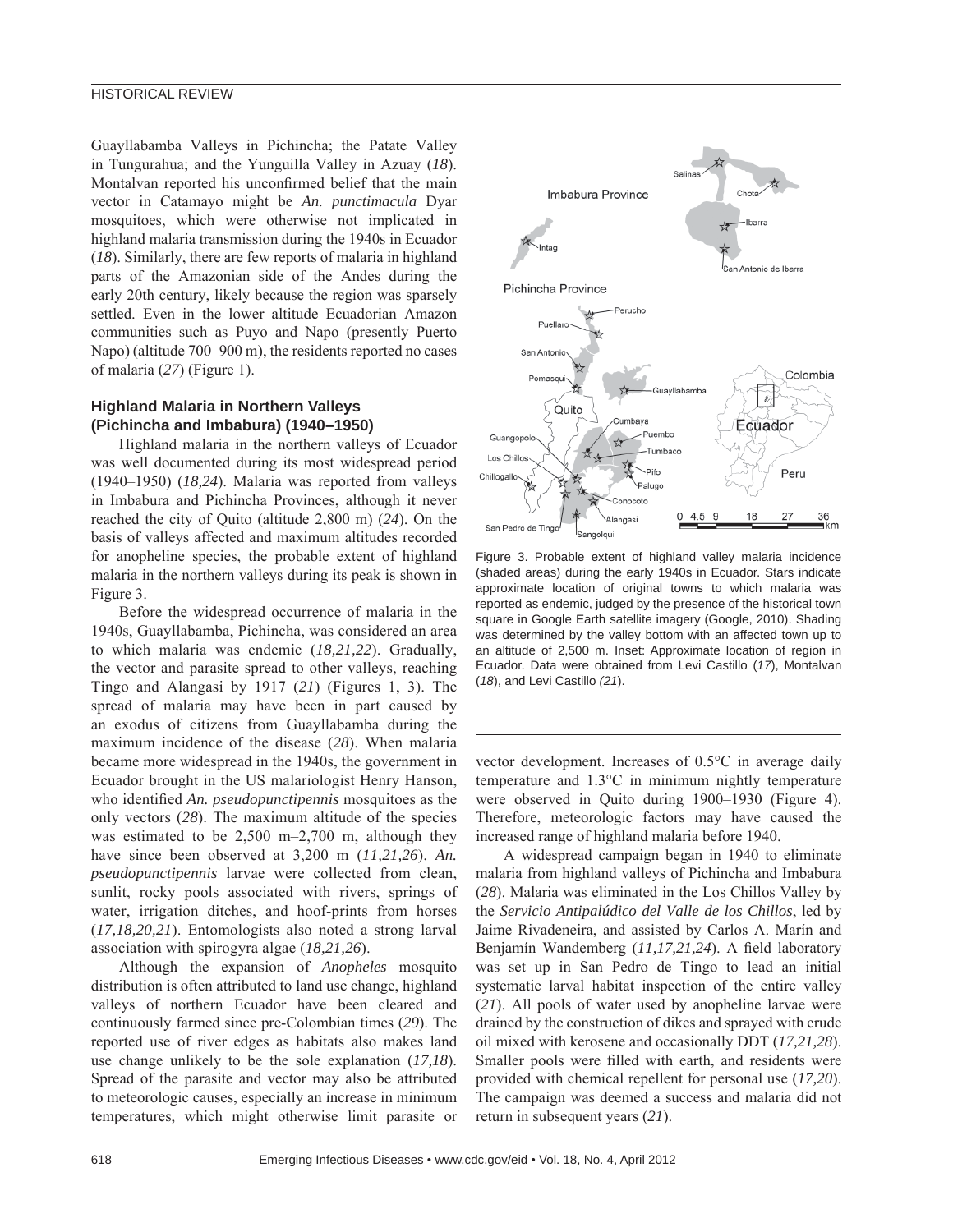

Figure 4. Increase in yearly average daily temperature during a 24 hour period  $(A)$  and average minimum nightly temperature  $(•)$  in Quito, Ecuador, 1891–1937, leading up to years of observation of highland malaria in valleys surrounding Quito. Although average temperature only increased at a rate of 0.017°C/year, minimum nightly temperature, which may be more essential for survival of *Anopheles* spp. species, increased at a rate of 0.045°C/year. Data were obtained from the Astronomical and Meteorological Observatory of Quito (*30*).

#### **Human Colonization of Coastal Foothill Tropical Forests (1950–1970)**

A map of malaria incidence published in 1950 shows the greatest incidence in Ecuador to be in the northern coastal region and *An. albimanus*, *An. pseudopunctipennis*, and *An. punctimacula* mosquitoes to be the most common vectors (*31*). The foothills of the northern coast were sparsely populated and land was not substantially developed before 1950, because the region was covered in dense tropical forest with limited access (*32*). However, roads were built linking Quito to the coast in the late 1940s, and settlers moved into the region, forming Santo Domingo (presently Santo Domingo de los Tsáchiles) (altitude ≈500 m) (*32*). Settlers converted wide swathes of forest to maize, rice, cocoa, and coffee plantations for trade in Quito and in port cities (*32*). Seasonal workers from the highlands migrated into the region to work during summers (*32*). The first major epidemic of malaria was reported in 1958 (32). Land conversion likely provided sunlit habitat, which may have been more suitable for some species of *Anopheles* mosquitoes. Also, the immigration of large groups of highlanders lacking immunity likely contributed to an epidemic in 1958 and to subsequent epidemics.

# **History of Malaria Elimination/Control Efforts in Ecuador**

Although there were several regional public health organizations addressing malaria on the coast of Ecuador, the National Institute of Hygiene and Tropical Medicine Leopoldo Izquieta Pérez was formed in 1940 (*33*). In 1944, Ecuador had the largest available hospital facilities of any country in Latin America. Physicians were trained by the Pan American Sanitary Bureau with funding from the Rockefeller Foundation, and new public health laboratories were constructed (*34,35*). In 1948, the *Servicio Nacional Antimalárico* was formed to campaign against malaria, especially on the coast, and to organize DDT spray operations twice a year (*22*). In the early 1950s, US organizations led efforts to eradicate malaria from malariaendemic countries, although insecticide resistance was beginning to appear and slow the eradication progress (*36*). By 1956, Ecuador was considered to be in an early attack phase of an eradication program (*36*).

After a recommendation from the Pan American Sanitation Committee, the *Sistema Nacional de Eradicación de Malaria* (SNEM) was founded on July 21, 1956 (*13,22*). Its focus was to prevent insect-borne diseases through vector control, mainly through use of chemical insecticides and larval habitat elimination, and public education through school visits, interviews, and community meetings (*13*). In addition to malaria, SNEM has monitored and controlled Chagas disease, dengue fever, onchocerciasis, yellow fever (in Amazonia), and leishmaniasis in Ecuador (*13*).

Success of the SNEM in combating malaria has been closely associated with its variable levels of funding. During 1957–1959, dieldrin was sprayed inside houses on a continuous schedule, but was regularly underdosed and therefore not effective (*37*). During 1961–1965, DDT was applied to houses under the direction of the US Agency for International Development (USAID) and the Pan American Health Organization with greater success (*37*). Funding for medical entomology research was so poor and unreliable that R. Levi Castillo, who had previously documented many cases of highland malaria, renounced his post at the University of Guayaquil and burned his books in protest (*33*). By the late 1960s, USAID funding had decreased substantially, resulting in a subsequent epidemic (*37*). Azuay and Cañar, and to a lesser extent Pichincha and Chimborazo, had a small increase of malaria cases in low-lying valleys (Figure 5). Similarly, in 1969 during another peak year, these highland provinces and most areas of the coast of Ecuador were affected by malaria (Figure 6, panel A).

USAID funding was reinstated in 1973 through a reinvestment with the SNEM (*22,37*). However, by 1980, the SNEM was considered operational and no longer relied on international funding (*37*). During an assessment in 1983, the SNEM was deemed to be a capable department but with some financial concerns, such as having an aging fleet of boats and jeeps, and a residual house spray schedule of 3 times a year rather than the recommended 4 times (*37*).

Through the latter half of the 1980s, some malaria cases were reported in highland provinces of Pichincha,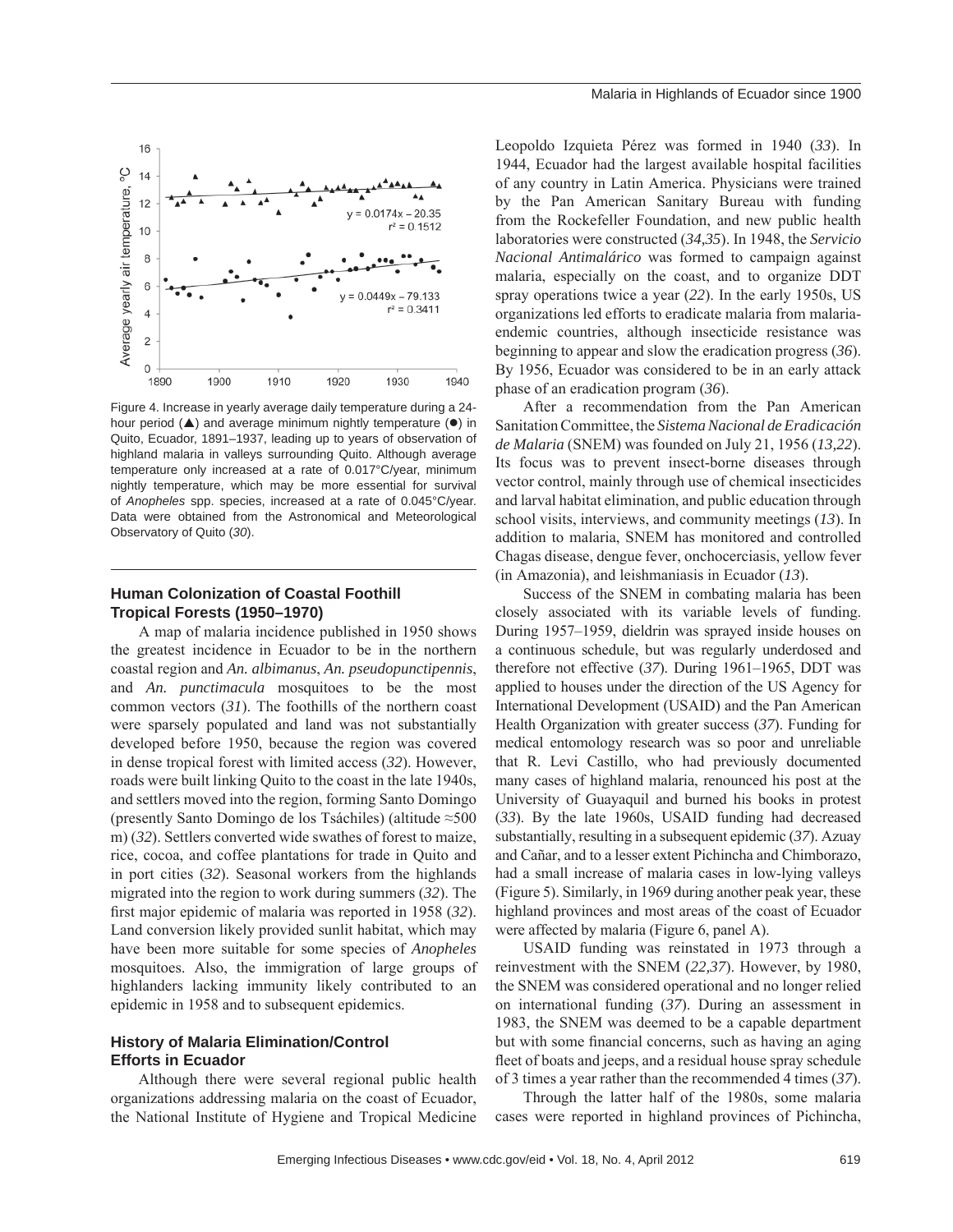Cotopaxi, Bolívar, and to a lesser extent, Chimborazo and Loja (Figure 5). Tungurahua, Carchi, and Imbabura Provinces reported only occasional malaria cases (Figure 5). During 1 of the peak years (1990), there was widespread malaria along the coast, in Amazonia, and in highland provinces (although perhaps only in lower-altitude regions of these provinces) (Figure 5; Figure 6, panel B). Again in 2000, widespread malaria was observed in the coastal and Amazonian areas of Ecuador (Figure 6, panel C), but only Pichincha and to a lesser extent Cotopaxi and Bolívar observed an increase in cases in the highlands (Figures 5, 6). However, despite occasional cases of malaria, the SNEM reported a steady decrease in malaria in Ecuador during the past 20 years, likely as a response to efforts of various programs that have been more recently implemented in the country (*13*).

### **Conclusions**

Malaria became more widespread in northern highland regions of Ecuador during 1900–1940 but was subsequently eliminated from these regions through habitat elimination and use of chemical insecticides (*21*). In Chimborazo



Figure 5. Number of hospital admissions for malaria (A) per year for each province in the sierra region of Ecuador and percentage of admissions for malaria, by provincial population (.). Data were obtained from the Instituto de Nacional Estatisticas y Censos (38,39).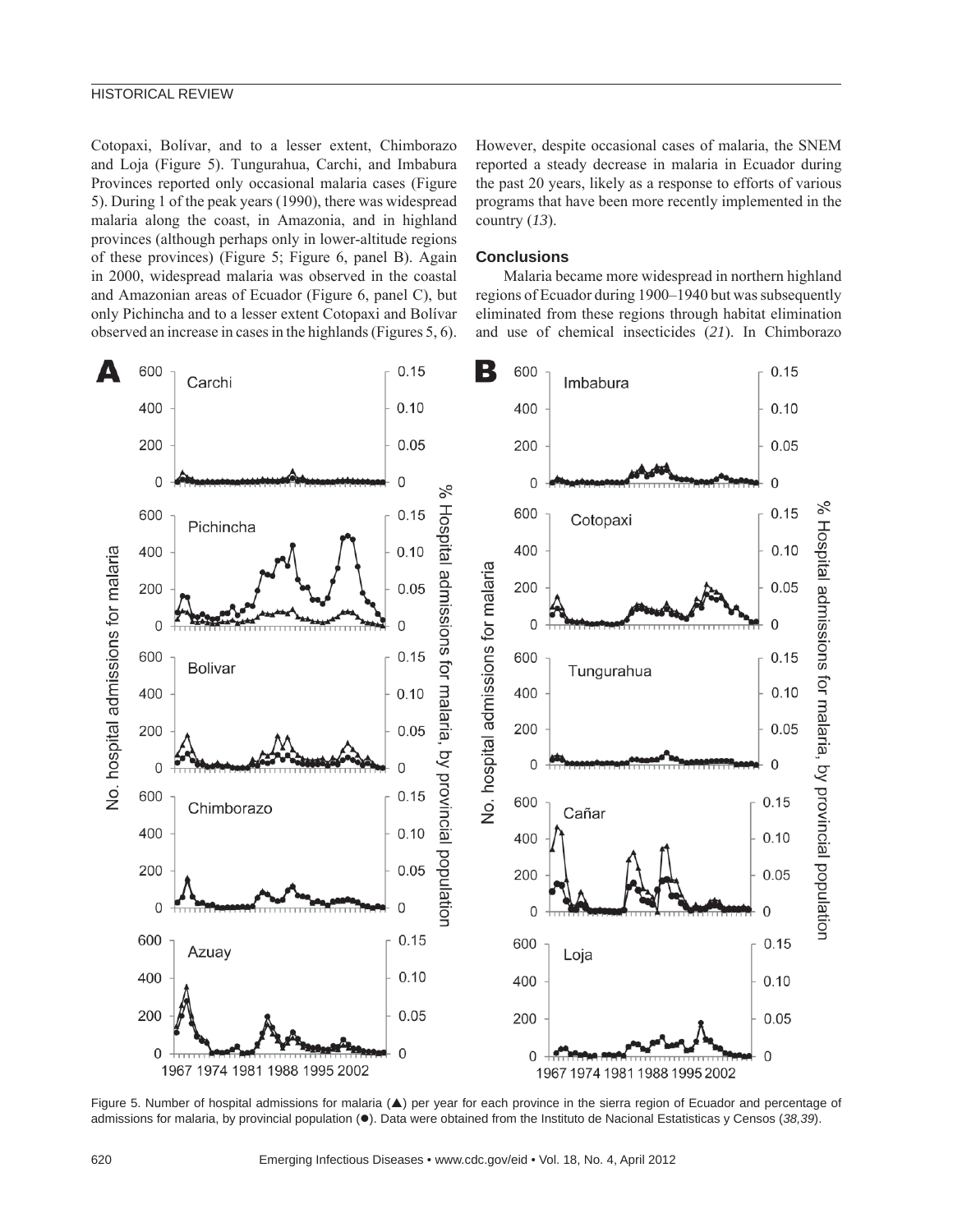

Figure 6. Number of hospital admissions for malaria in each province of Ecuador in peak malaria years of A) 1969, B) 1990, and C) 2000. Data were obtained from the Instituto de Nacional Estatisticas y Censos (*38*).

during 1900–1950, malaria spread into highland valleys along the railway linking Guayaquil and Quito (*10,17,18*). Although there have likely been a few highland epidemics since the 1940s, only 1 report in 1991 documented the presence of *An*. *pseudopunctipennis* mosquitoes in riverassociated habitats of Guayllabamba (*28*). To effectively monitor establishment of highland malaria vectors, a focus on historically malaria-endemic highland valleys may be needed. Anopheline habitats in areas with steep topography are expected to differ from those in flat, low-altitude regions. Therefore, these differences will necessitate further study of local dynamics of mosquito ecology, meteorologic variables, and transmission cycles.

#### **Acknowledgments**

We thank Santiago Caizapanta, Julio Rivera, Jady Toscano, Edmundo Caizapanta, Clifford Keil, the staff at Servicio Nacional de Control de Enfermedades Transmitidas por Vectores Artrópodos in Guayaquil, Instituto Nacional de Estadísticas y Censos de Ecuador, G. García Idrovo, and residents of Alausí for assistance.

This study was supported by a Natural Sciences and Engineering Research Council of Canada discovery grant to F.F.H., an International Development Research Centre doctoral research award to L.L.P., and a Natural Sciences and Engineering Research Council of Canada postgraduate scholarship to L.L.P.

Dr Pinault just completed her doctorate at Brock University, Canada, studying the ecology of highland *Anopheles* spp. in the Andes in Ecuador. Her primary research interests include highland malaria, vector ecology, spatial ecology with geographic information systems, and human perspectives of vector-borne diseases.

Dr Hunter is a medical entomologist and professor in the Department of Biological Sciences, Brock University, Canada. Her primary research interests include behavioral and feeding ecology of biting flies, entomologic monitoring for public health, and molecular and chromosomal systematics of *Anopheles* spp. mosquitoes.

#### **References**

- 1. Moreno AR. Climate change and human health in Latin America: drivers, effects and policies. Reg Environ Change. 2006;6:157–64. http://dx.doi.org/10.1007/s10113-006-0015-z
- 2. Reiter P. Climate change and mosquito-borne disease. Environ Health Perspect. 2001;109:141–61.
- 3. Hay SI, Rogers DJ, Randolph SE, Stern DI, Cox J, Shanks GD, et al. Hot topic or hot air? Climate change and malaria resurgence in east African highlands. Trends Parasitol. 2002;18:530–4. http://dx.doi. org/10.1016/S1471-4922(02)02374-7
- 4. Rutar T, Baldomar Salgueiro EJ, Maguire JH. Introduced *Plasmodium vivax* malaria in a Bolivian community at an elevation of 2,300 meters. Am J Trop Med Hyg. 2004;70:15–9.
- 5. Pinault LL, Hunter FF. New highland distribution records of multiple *Anopheles* species in the Ecuadorian Andes. Malar J. 2011;10:236. http://dx.doi.org/10.1186/1475-2875-10-236
- 6. Pineo RF. Misery and death in the Pearl of the Pacific: Health care in Guayaquil, Ecuador, 1870–1925. Hisp Am Hist Rev. 1990;70:609– 37. http://dx.doi.org/10.2307/2516575
- 7. Izquieta Pérez L. Public health in Ecuador. Bulletin of the Pan American Sanitary Bureau. 1941;20:1283–5.
- 8. Parks LF, Nuermberger GA. The sanitation of Guayaquil. Hisp Am Hist Rev. 1943;23:197–221. http://dx.doi.org/10.2307/2508015
- 9. Sanitary convention [in Spanish]. Grito del Pueblo. 1906 May 13, No. 4227.
- 10. Meitzner M. Malaria, bubonic plague, yellow fever, and ancylostomiasis in Ecuador [in Spanish]. Guayaquil (Ecuador): S.A. Sociedad Filantropica; 1938.
- 11. Astudillo C. Human parasitology [in Spanish]. Quito (Ecuador): Casa de la Cultura Ecuatoriana; 1971.